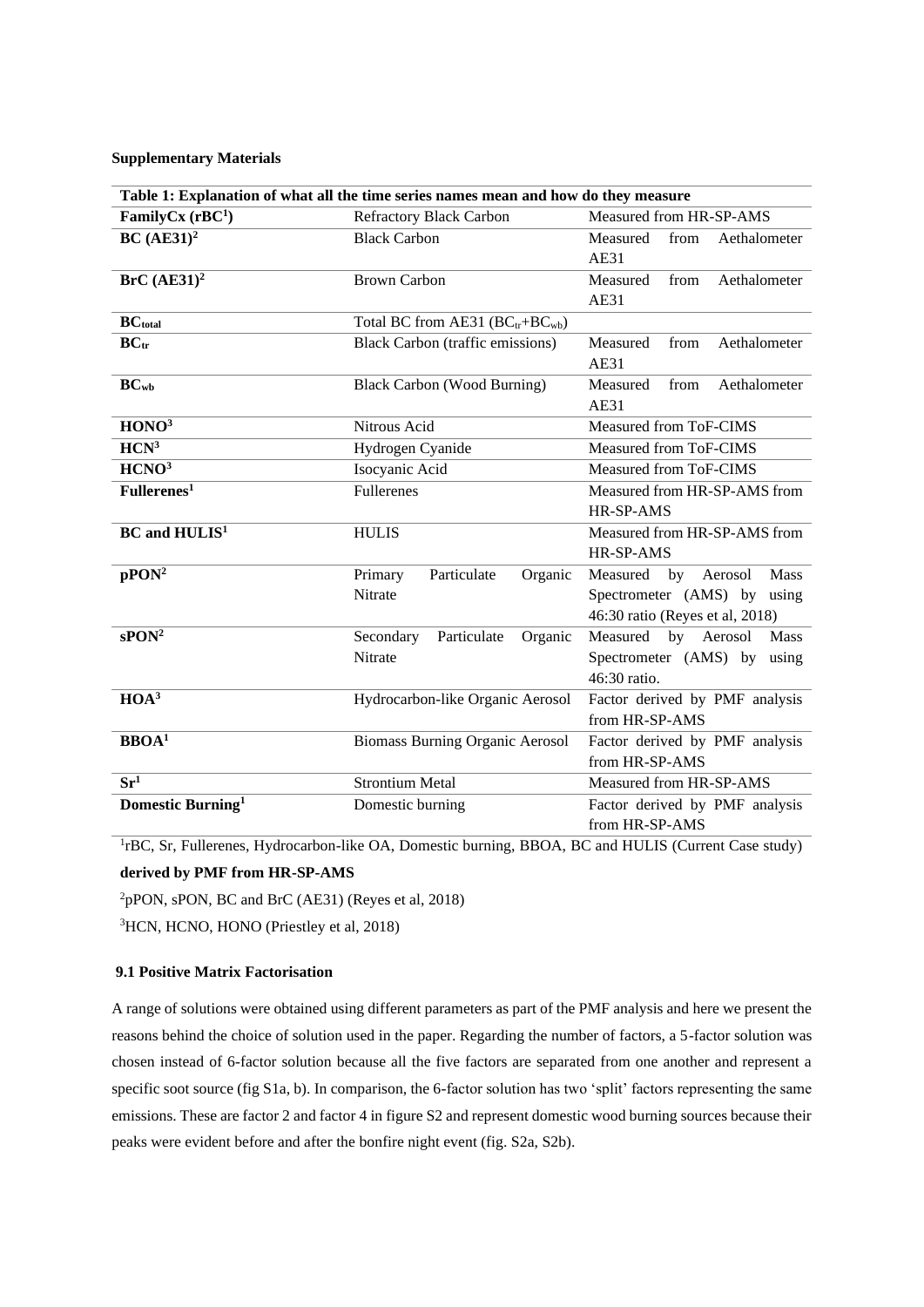

**Figure S1a: Time series of five factors solution detected separately under the condition of 0.10 model error.**



**Figure S1b: The factor profile of five factors solution detected separately under the condition of 0.10 model error.**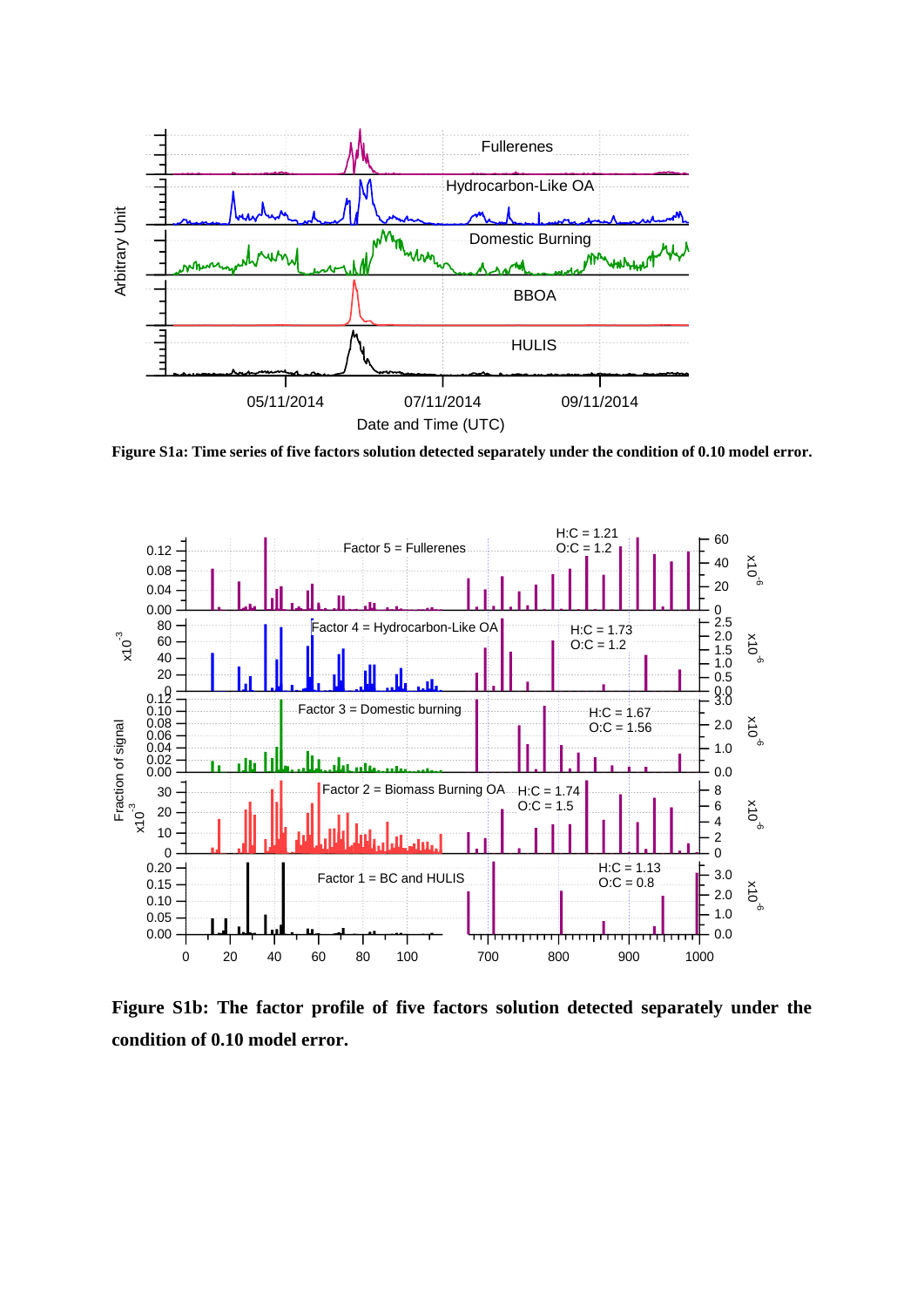

**Figure S2a: Time series of six factors solution in which two same factors are split in to two different factors i.e. 2 and 4 under the condition of 0.10 model error.**



**Figure S2b: Factor profiles of the 6-factor solution in which factor 2 and 4 have the same m/z spectrum, under the condition of 0.10 model error.**

## **9.2 Model Error modification:**

Here we use the term 'model' error to refer to the additional error term that can be added as part of the PET toolkit, whereby additional error is added proportional to the signal, as opposed to the square root of the signal as is done in the standard AMS error model. In this study, the model error parameter was modified from 0.00, 0.05 and 0.10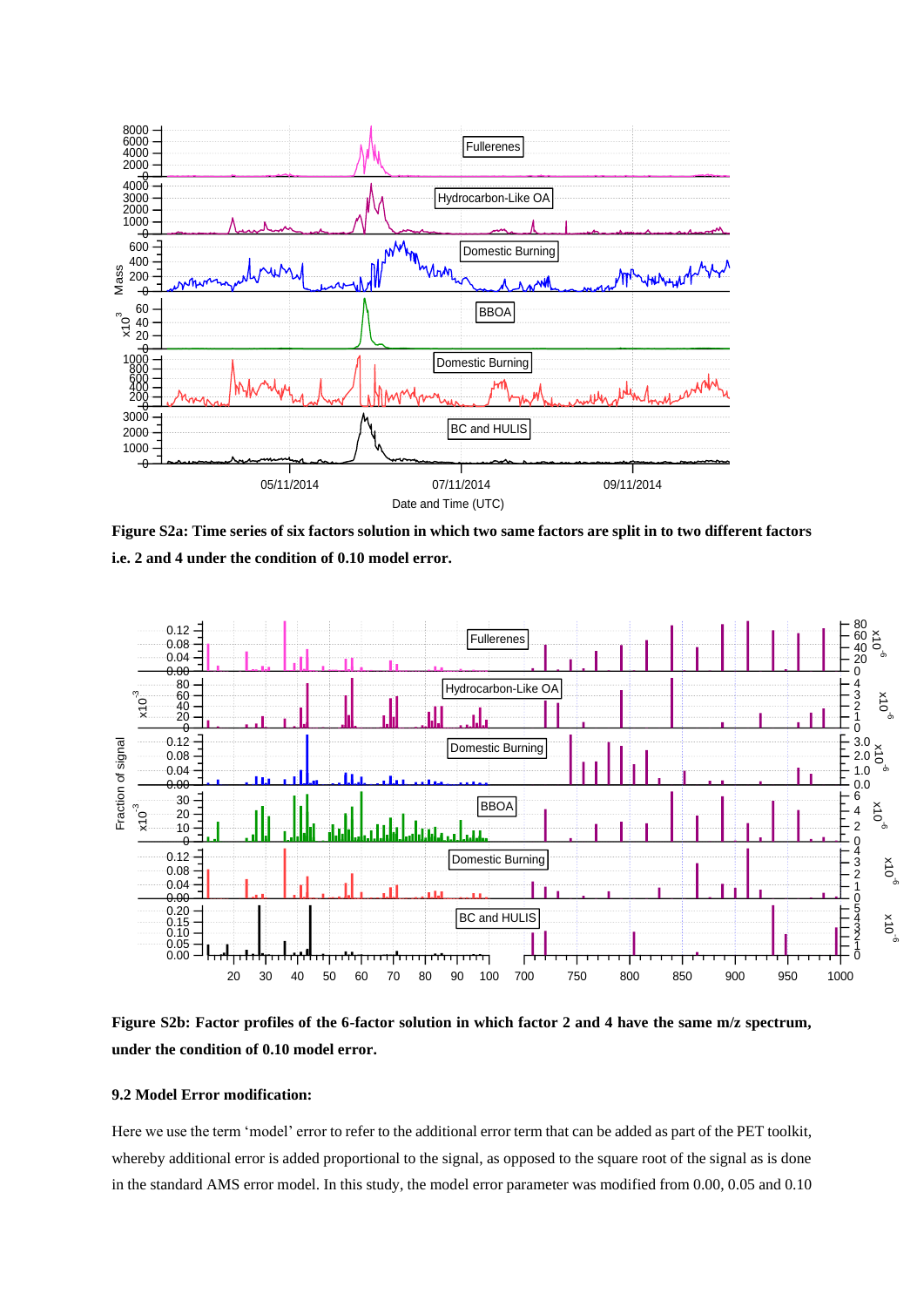by following the recommendations made by Paatero and Hopke (2003). While this is not always done in AMS PMF analysis, this is done here to decrease the signal-to-Noise Ratio (SNR) of the high signals that would otherwise dominate the factorisation. Firstly, the PMF was run with 0.0 model error and Fig. S3a, b depicts that SNR was very high i.e. 1200 SNR for some peaks. For a model error parameter of 0.05, fig. S4a, b shows that SNR was decreased i.e. 18 SNR and improved overall signals of sources, particularly for the fullerenes. For a value of 0.10, the maximum SNR is further reduced to 10 (fig. S5a, b), meaning the error was now dominated by the 'model error' term, and this delivered the most satisfactory solution in terms of distinctive mass spectra, particularly for the fullerenes.



**Fig S3a PMF five factors profile detected by the model error 0.0**



**Figure S3b shows the SNR of organics and fullerenes with no modification in the model error value i.e. 0.00**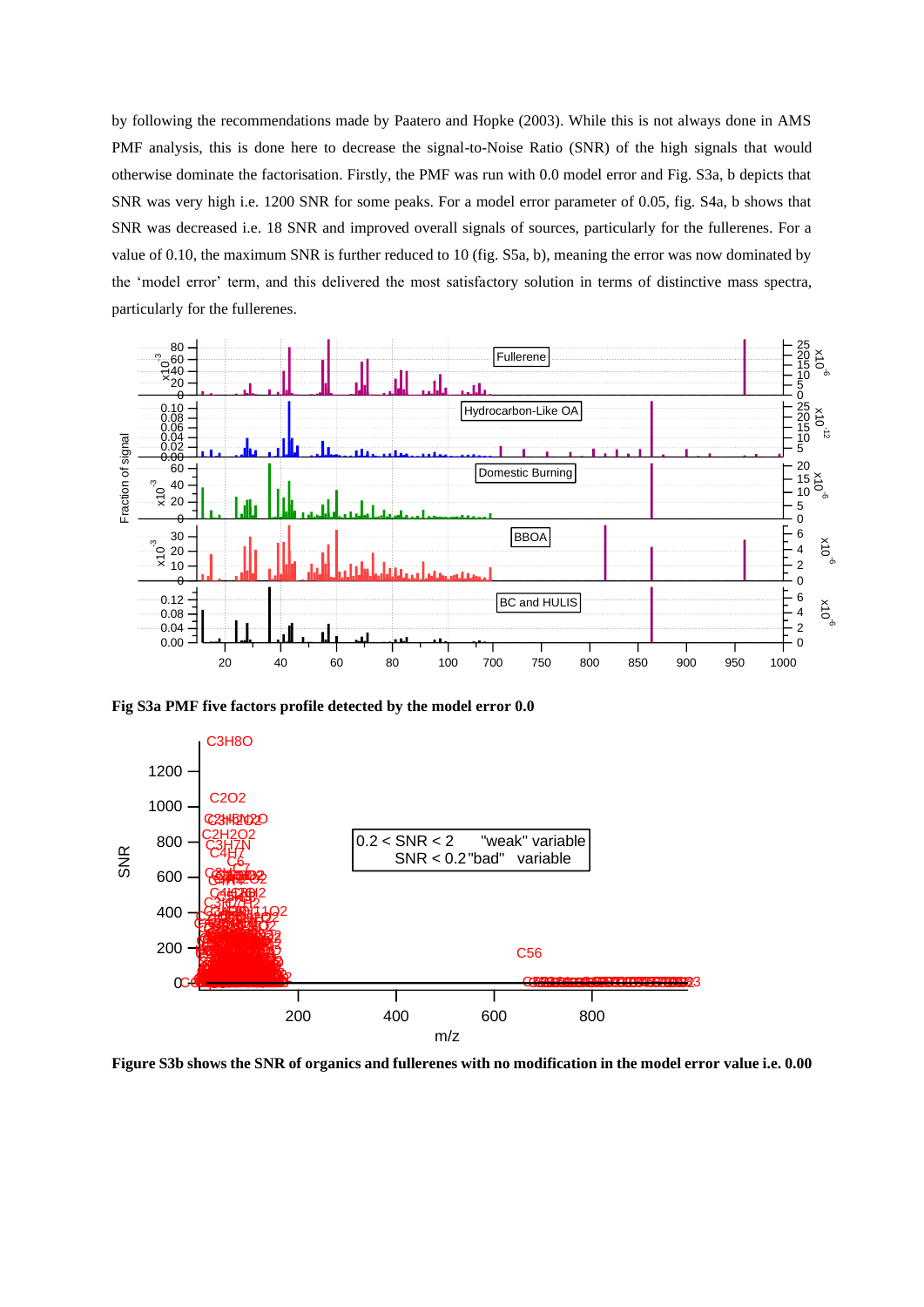

**Fig S4a PMF five factors profile detected by the model error 0.05**



**Figure S4b shows the SNR of organics and fullerenes with little modification in the model error value i.e. 0.05**